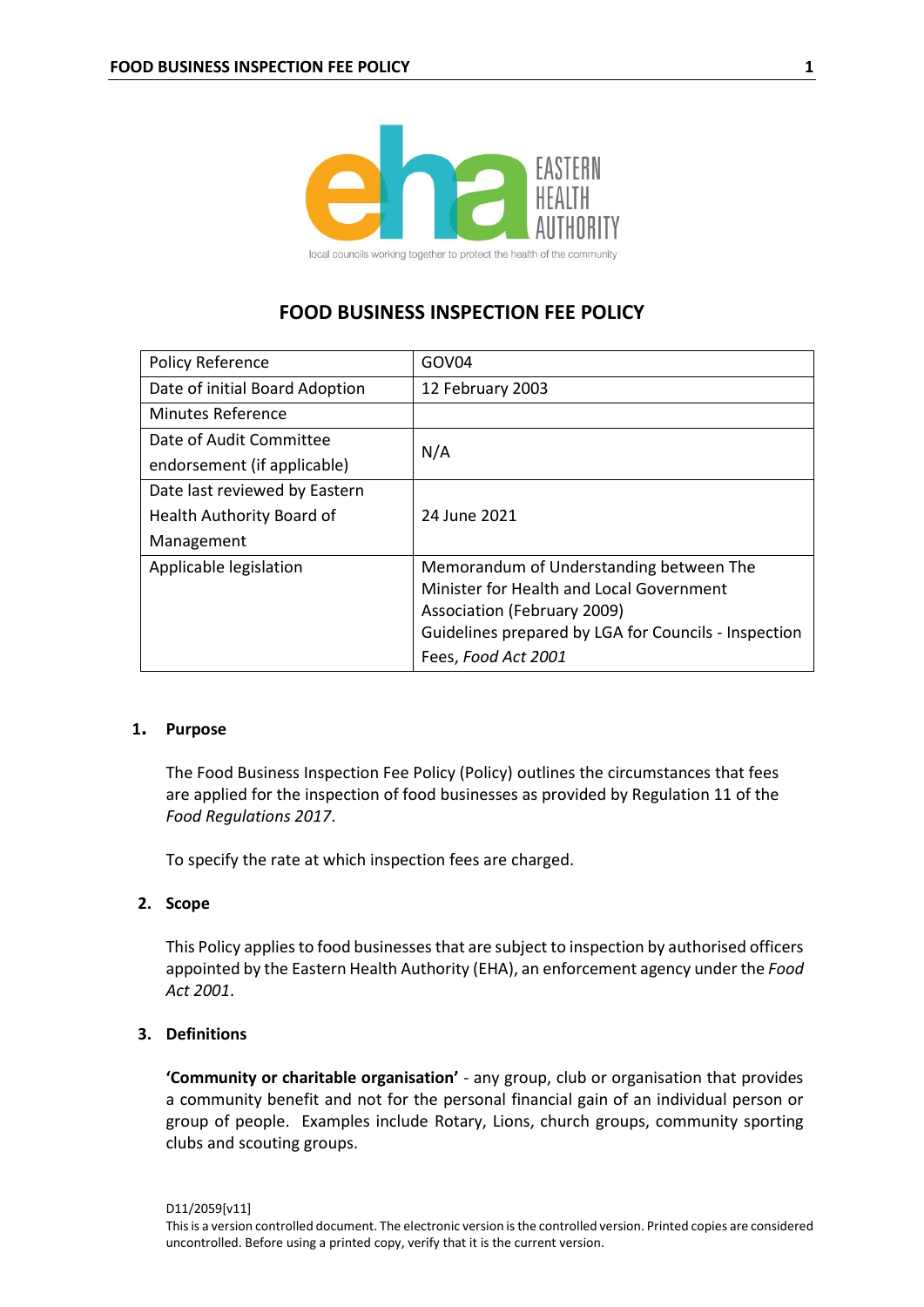(To determine if an organisation fit this category, an Australian Taxation Office certificate of 'Endorsement as a Tax Concession Charity' may be requested.)

#### **South Australian Food Business Risk Classification (FBRC)**

- **- 'Priority 1 (P1)' and 'Priority 2 (P2)'** businesses that characteristically handle foods that support the growth of pathogenic micro-organisms and where such pathogens are present or could be present. The handling of food will involve at least one step at which control actions must be implemented to ensure safety of the food. P1 businesses are further characterised by known risk-increasing factors, such as potential for inadequate / incorrect temperature control. Due to the high risk nature of the foods and their practices regular and lengthy inspections are required.
- **- 'Priority 3 (P3)'** Businesses that will characteristically handle only 'low risk' or 'medium risk' foods and will warrant an inspection.
- **- 'Priority 4 (P4)'** Businesses that will normally handle only 'low risk' foods, because they handle pre-packaged low risk food, and hence will not warrant regular or lengthy inspections. Examples include pharmacies, video stores and newsagents.

**'Routine Inspection'** - an inspection conducted at a scheduled frequency determined by the business' priority classification and performance history utilising Environmental Health Australia's Food Safety Standard of Practice and Australian Food Safety Assessment tool.

**'Re-inspection'** – an inspection carried out as a result of non-compliance that has been identified with the *Food Act 2001* or Food Safety Standards**.**

**'Small Business'** - a food business employing not more than 20 full-time equivalent food handling staff.

**'Large Business'** - a food business employing more than 20 full-time equivalent food handling staff.

#### **4. Principles**

Regulation 11 of the *Food Regulations 2017* provides for EHA as an enforcement agency to charge an inspection fee for the carrying out of any inspection that is required in connection with the operation or administration of the *Food Act 2001*.

Under the Regulations, the maximum fee for inspection is prescribed:

- for a **small business** \$131.00 per inspection excl GST
- in any other case \$327.00 per inspection excl GST

D11/2059[v11] This is a version controlled document. The electronic version is the controlled version. Printed copies are considered uncontrolled. Before using a printed copy, verify that it is the current version.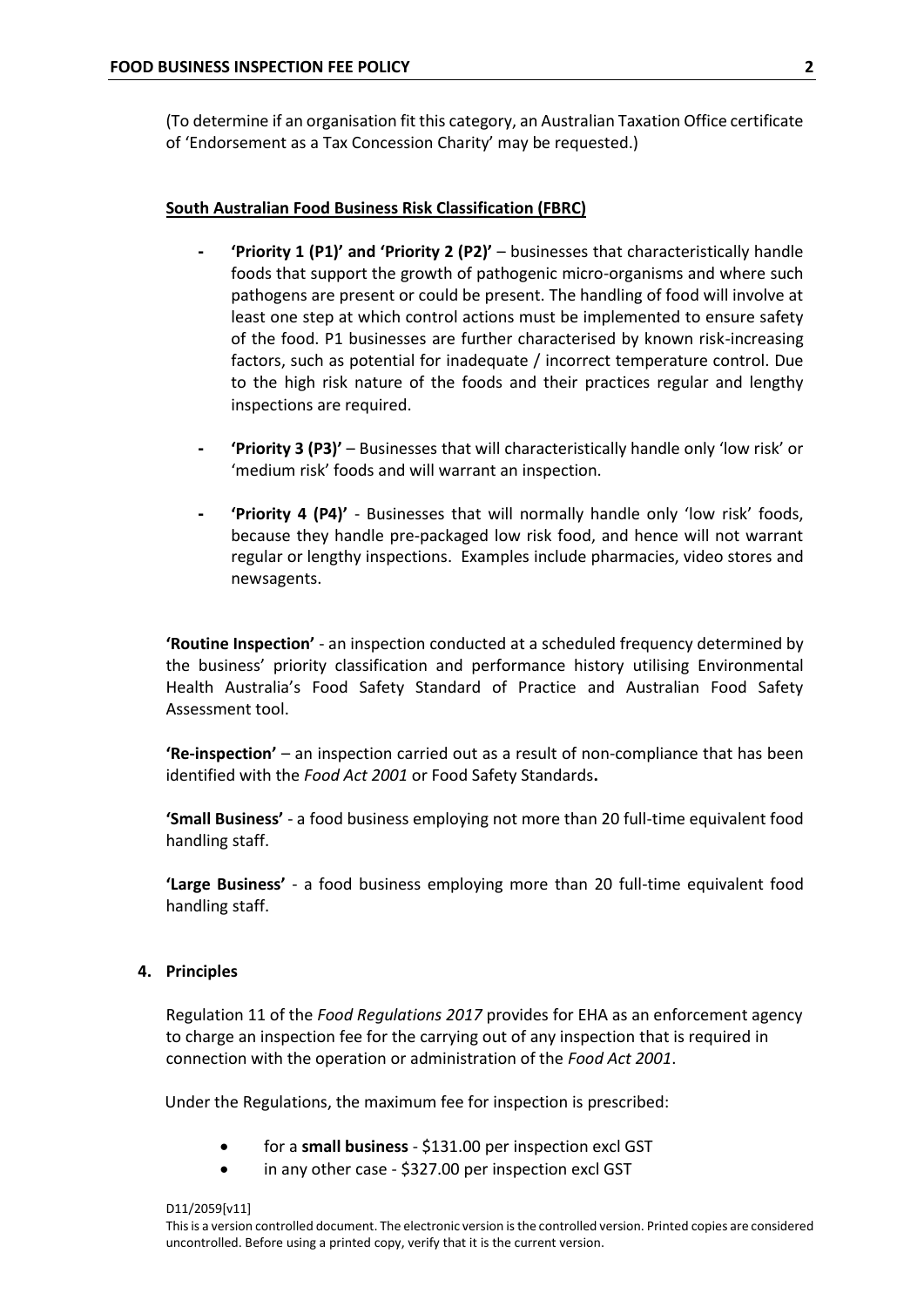Food safety inspection fees are listed under division 81 of the GST Act for exemption, and as a result GST will not apply to inspection fees set by EHA.

The Minister for Health, Department of Health (DH) and Local Government administer and enforce the *Food Act 2001*, with some functions exercised jointly and others exclusively performed by one authority or the other. The Memorandum of Understanding between the Minister for Health and Local Government Association of SA, adopted in February 2009, clarifies the allocation of responsibility for enforcement of specific areas of the Act.

EHA is responsible for ensuring compliance with Chapter 3 of the Food Standards Code (Food Safety Standards) and the safety and suitability of food sold. This is achieved by performing inspections of food businesses based on a priority classification system developed by Food Standards Australia New Zealand (FSANZ).

The priority categories of high, medium and low risk are determined by the type of food, activity of the business, method of processing and customer base. SA Health has developed the South Australian Food Business Risk Classification (FBRC) using the national food safety risk profiling framework that allocates food businesses into risk classifications, based on their likelihood of contributing to foodborne disease and the potential magnitude of that contribution.

The FBRC took effect from 1 July 2014. From this date EHA utilises SA FBRC system to determine the priority classifications and inspection frequencies for food businesses in accordance with the table below:

| <b>Classification</b>             | <b>Frequencies (every x months)</b>                    |                                                           |                |
|-----------------------------------|--------------------------------------------------------|-----------------------------------------------------------|----------------|
|                                   | <b>Starting point (new business</b><br>owners)         | <b>Maximum</b>                                            | <b>Minimum</b> |
| Priority 1 (P1) - Highest<br>risk | 6                                                      | 3                                                         | 12             |
| <b>Priority 2 (P2)</b>            | 12                                                     | 6                                                         | 18             |
| Priority 3 (P3)                   | 18                                                     | 12                                                        | 24             |
| Priority 4 (P4) - Lowest<br>risk  | Inspect on complaint or change<br>to risk profile only | Inspect on complaint or<br>change to risk profile<br>only |                |

# **4.0 Fee Schedule**

The following inspection and re-inspection fees are based on the 'priority risk rating' of a food business to recognise the inherent risk and time taken to undertake an inspection. The following fee schedule is outlined in the table below: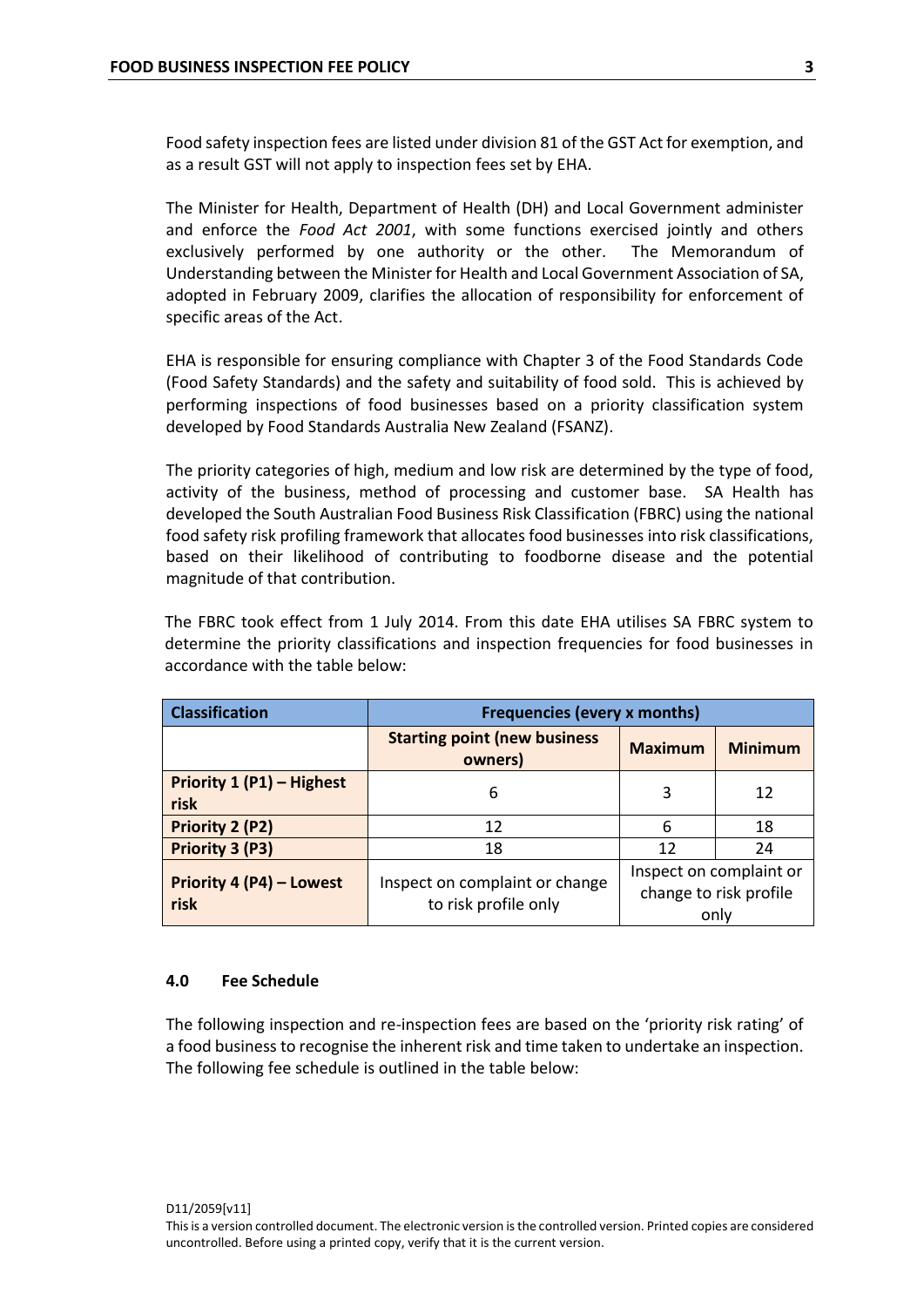# **4.1. Routine Inspections**

| <b>Classification</b>                    | <b>Small Business</b> | <b>Large Business</b> |
|------------------------------------------|-----------------------|-----------------------|
| Priority 1 & 2 (P1 & P2) - Highest risk* | \$131.00              | \$327.00              |
| Priority 3 (P3)                          | \$90.00               | \$217.00              |
| Priority 4 (P4) - Lowest risk            | No fee                | No fee                |

\*A six month inspection frequency is applied to new P1 businesses within their first year of operation. Fees apply to these routine inspections.

# **4.2 Re-inspections**

Priority 1 and 2 – High risk food businesses

| <b>Re-inspection Type</b>                                                                                                                                 | <b>Small</b><br><b>Business</b> | Large<br><b>Business</b> |
|-----------------------------------------------------------------------------------------------------------------------------------------------------------|---------------------------------|--------------------------|
| When more than one re-inspection is required in relation<br>to a non-conformance which has not been adequately<br>rectified within the agreed timeframe.  | \$131.00                        | \$327.00                 |
| with<br>Re-inspections to determine<br>compliance<br>Improvement Notices and Prohibition Orders issued for<br>offences and breaches of the Food Act 2001. | \$131.00                        | \$327.00                 |

Priority 3 – Low risk food businesses including Community Groups, Charitable and Not for Profit Organisations

| <b>Re-inspection Type</b>                                                                                                                                 | <b>Small</b><br><b>Business</b> | Large<br><b>Business</b> |
|-----------------------------------------------------------------------------------------------------------------------------------------------------------|---------------------------------|--------------------------|
| When more than one re-inspection is required in relation<br>to a non-conformance which has not been adequately<br>rectified within the agreed timeframe.  | \$90.00                         | \$217.00                 |
| Re-inspections to determine<br>compliance<br>with<br>Improvement Notices and Prohibition Orders issued for<br>offences and breaches of the Food Act 2001. | \$90.00                         | \$217.00                 |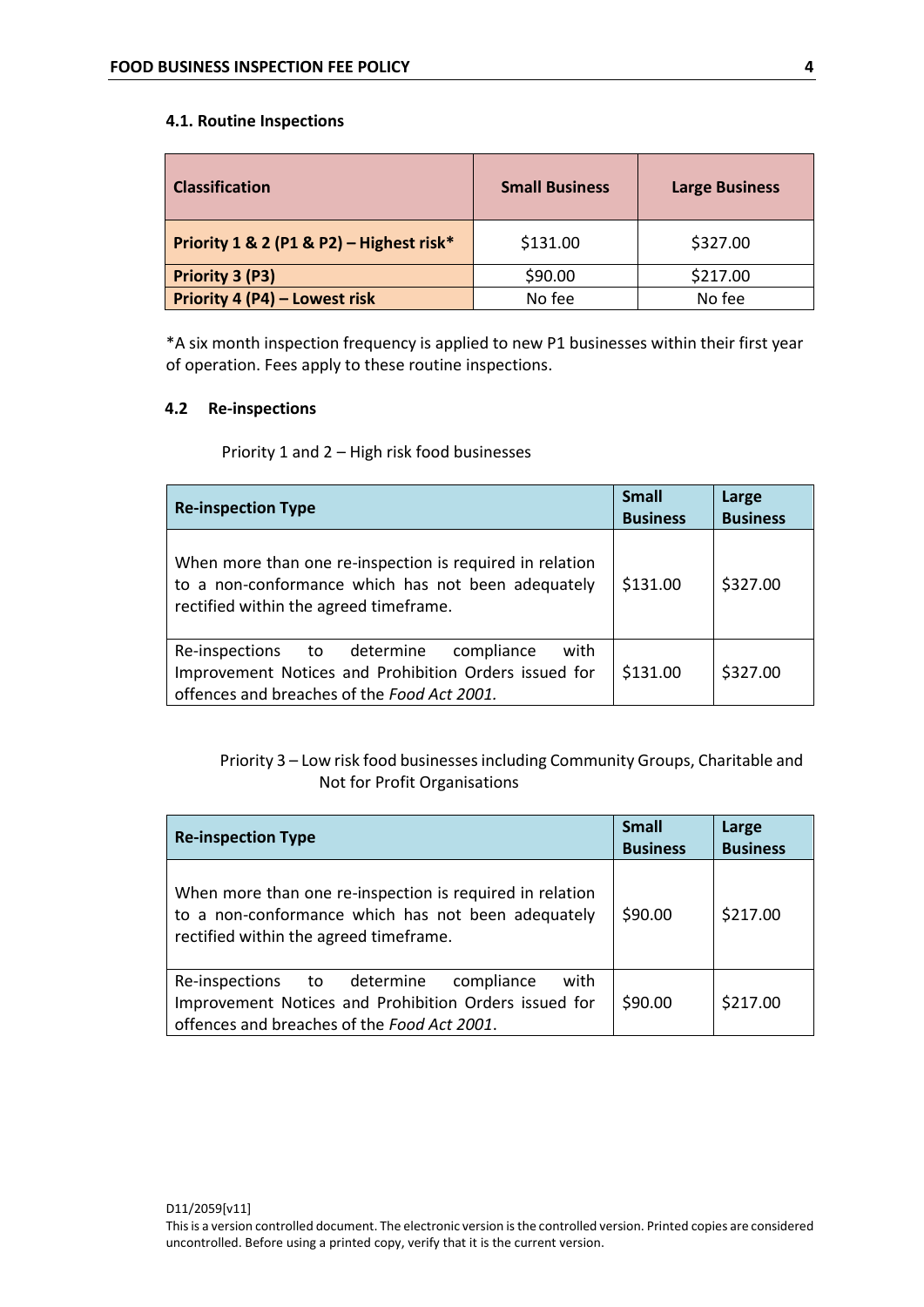#### **4.3 Complaint Inspection**

An inspection fee will not be imposed for an inspection carried out in response to food safety related complaints received from the public.

If a routine inspection is conducted in conjunction with the investigation of a complaint, an 'inspection fee' will be issued to the food business. This fee applies to P1, P2 and P3 food businesses.

#### **4.4 Inspection of Festivals, Fetes and Markets**

#### **4.4.1 Constituent Council temporary events**

Temporary events inspections will not incur a charge for festivals, fetes and markets that are organised by EHA's Constituent Councils.

#### **4.4.2 Non- Constituent Council temporary events**

A food safety inspection fee to the organising body / event coordinator of food market, festivals, fetes, shows and other events to cover the assessment involved in ensuring food vendors are meeting their requirements under the *Food Act 2001* and Food Safety Standards.

At the discretion of the Authorised Officer, with consideration of the SA food risk classification system an appropriate inspection fee will be considered in the application of fees to the organising body/ event coordinator with aim to balance reasonable cost recovery with supporting community event.

Food markets, festivals, fetes, shows and other events with mobile food vendors and mobile food vending businesses will be 50% charge of the standard inspection fee for a small business or large business depending on the number of temporary food stalls at an event as follows:

| <b>Number of</b><br><b>Stall Holders</b> | <b>Type of Standard Inspection Fee</b> | <b>Non-Council</b><br><b>Event Inspection</b><br>Fee |
|------------------------------------------|----------------------------------------|------------------------------------------------------|
| $1 - 10$                                 | Small Business Inspection Fee (P1&2)   | \$65.50                                              |
| more than 10                             | Large Business Inspection Fee (P1&2)   | \$164.00                                             |

Where markets occur on a frequent basis more than one inspection will be required throughout the year. The frequency of the inspection is dependent on the type and transient nature of the food vendors and foods being sold. A charge will apply to these inspections.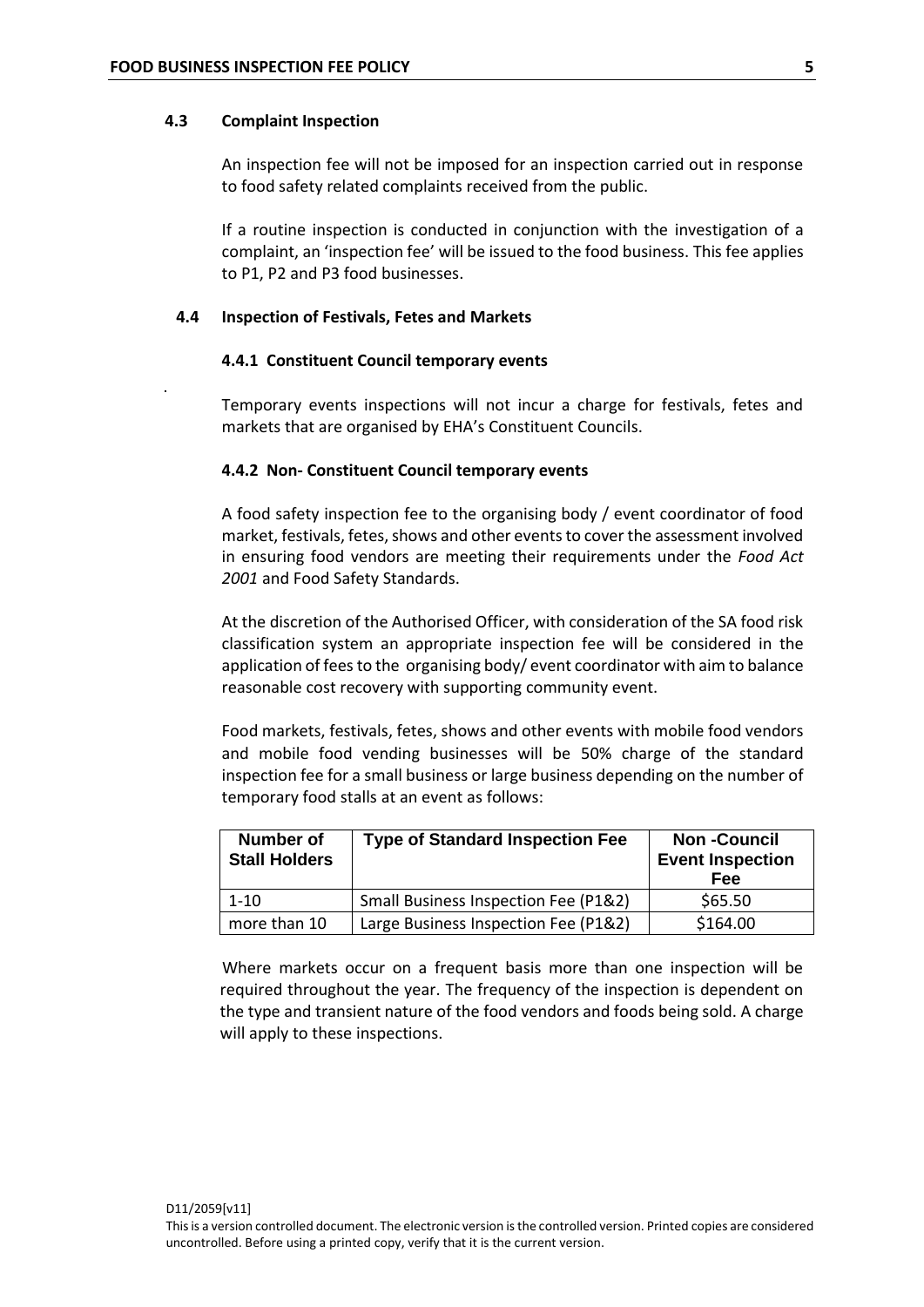# **4.4.3 Exclusion of inspection fees at non-Constituent Council temporary events**

The following temporary food stall/vendor and mobile food vehicles will be excluded when determining an inspection fee charge.

- community or charitable organisations
- sale of 'low risk foods' that are pre-packaged, shelf stable and appropriately labelled and do not require specific storage requirements such as temperature control
- a mobile food vehicle notified within EHA and are inspected as part of a routine premises inspection and subject to an inspection fee during that inspection.

If all food vendors at a temporary event are within one of these above-mentioned categories food inspection fees will not apply.

#### **4.5 Inspection of Businesses with Food Safety Programs**

An inspection fee will apply for food businesses that have formal audited food safety programs in place. Please refer to the Food Business Audit Fee Policy.

#### **4.6 Exemptions**

# **4.6.1 Community and Charitable Organisations**

Routine inspection fees will not be imposed upon community and charitable organisations.

Fees associated to re-inspections do apply. Refer to 4.2 of the Policy.

# **4.6.2 Schools and Educational Institutions**

Inspection fees will not be imposed for inspections of the canteen or out of school hours care service (OSHC) in schools and educational institutions unless the operator of the canteen / OSHC operates the service as a commercial concern for profit.

Fees associated to re-inspections do apply. Refer to 4.2 of the Policy.

# **4.6.3 Nominal Risk Businesses**

Inspection fees will not be imposed upon nominal P4 risk businesses.